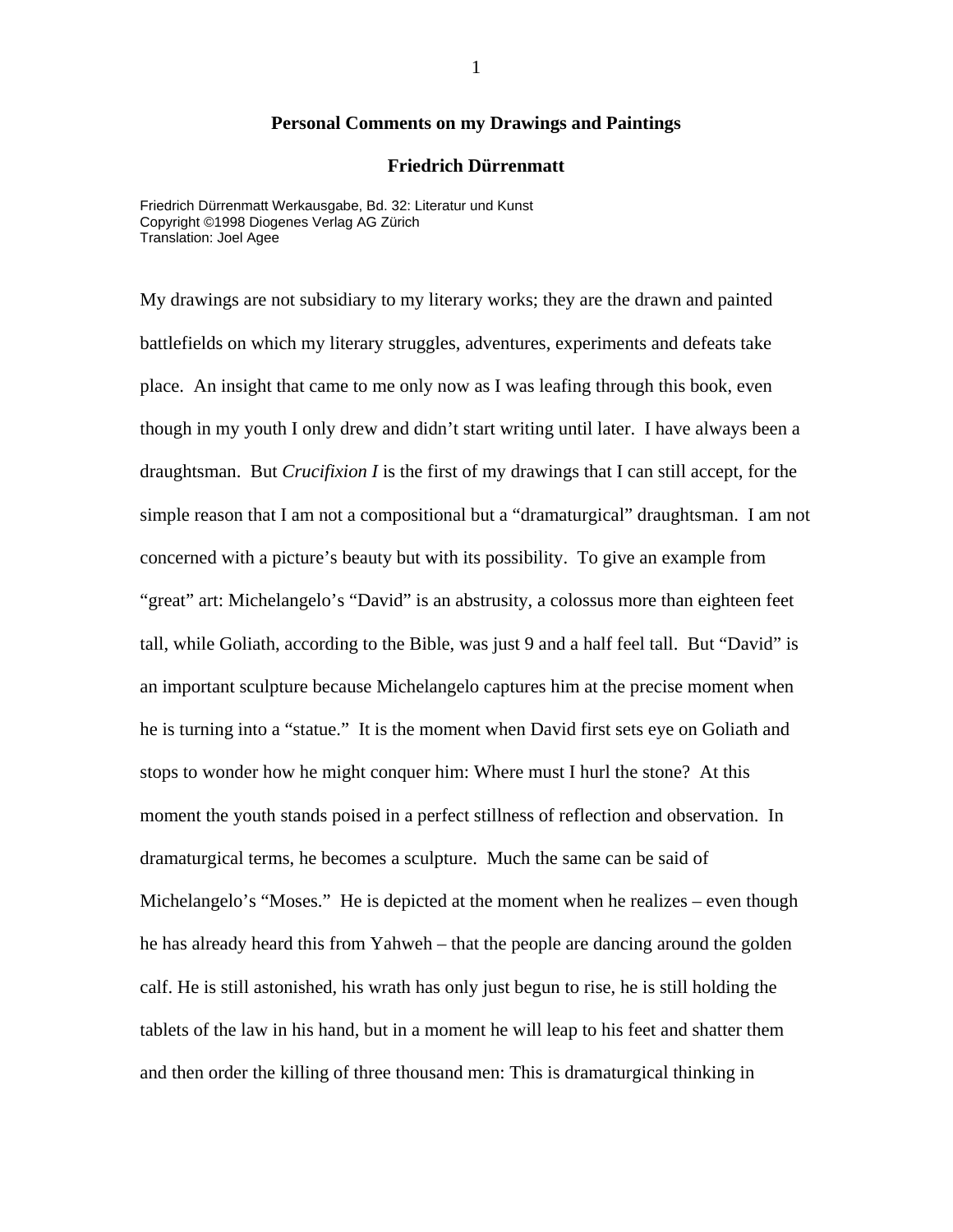sculpture. In my *Crucifixions*, therefore, the dramaturgical question was: How do I represent a crufixion *today*? The cross has become a symbol and can therefore be used for decoration, for example as a piece of jewelry suspended between a woman's breasts. The thought that the cross was once an instrument of torture is no longer alive. In my first *Crucifixion*, therefore, I drew people dancing around the cross in order to turn the cross back into the object of scandal that it once represented. In the second *Crucifixion* the cross has been replaced by an even crueler instrument of torture, the wheel, and it is not just one person but many who are being broken on the wheel. Only one person is being crucified, a beheaded pregnant woman with a fetus dangling from her sliced-open belly. Rats climb about on the bloody scaffolds. In the third *Crucifixion* rats crawl over a fat crucified Jew whose arms have been chopped off. These pictures were not produced out of a "love of horror." Countless people have had more terrible deaths than Jesus of Nazareth. Our *skandalon* should not be the crucified god but the crucified human being; for death, no matter how terrible, can never be as terrible for a god as it is for a human being. The god, after all, will be resurrected. Thus in our day, Christianity's *skandalon*  is no longer the cross but the resurrection, and that is the only way to understand the drawing titled *Resurrection*, dated 1978. It is not a radiant god but a mummy that is rising from the tomb, without witnesses. Here there is a parallel to my dramatic work: The scandal in "The Meteor" is that a man keeps dying and rising to life again. Precisely because he is experiencing the miracle in his own body, he is not able to believe it. It's different with angels: In 1952, a writer without money, I took out a loan to buy a house in Neuenburg. It wasn't easy. Who at that time was willing to lend a writer money? Not surprisingly, "Pax" Life Insurance, who held the first mortgage, canceled my policy right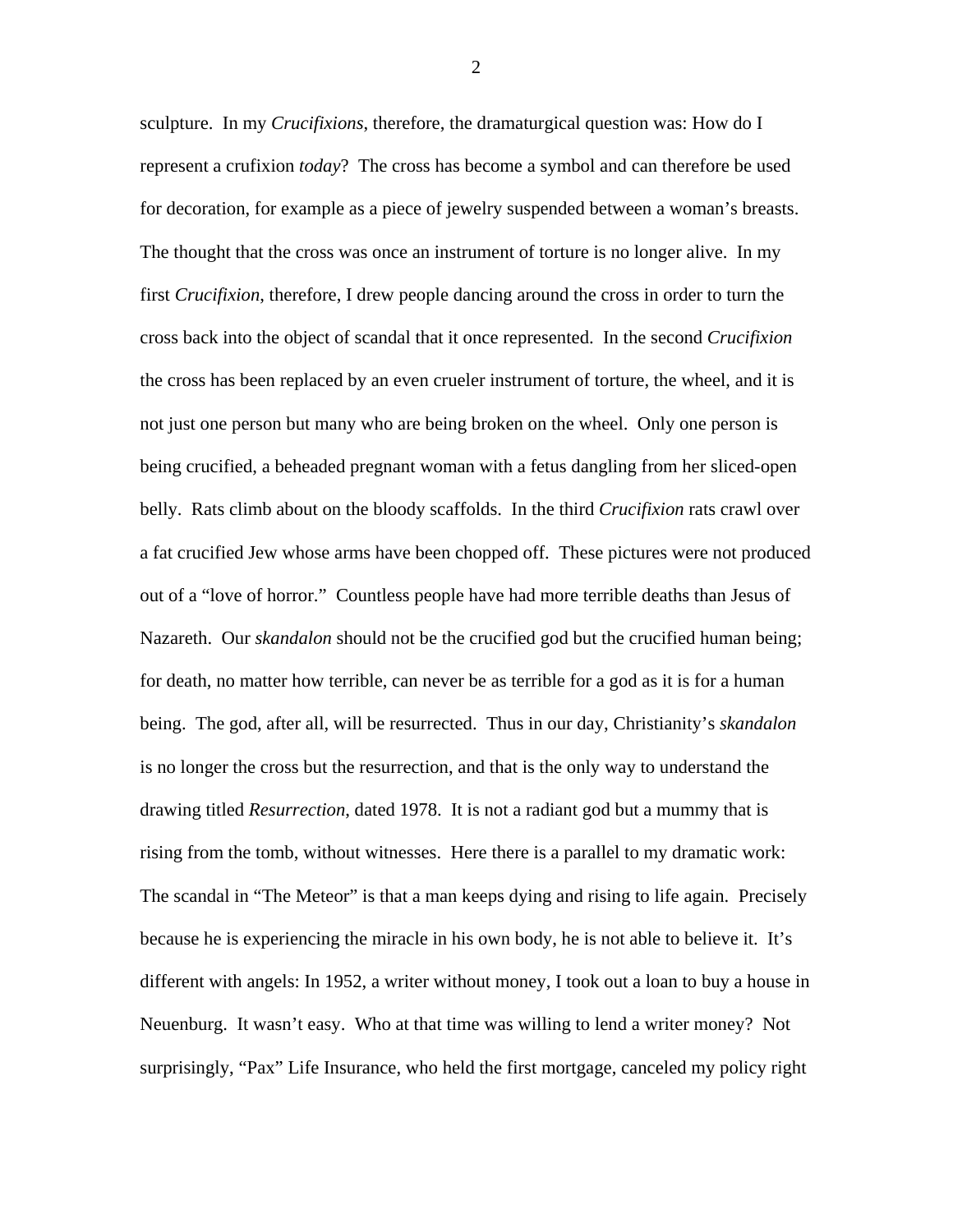away. But we were able to move into the house. Those who were able to help did so. It was then that I painted my two gouaches, *The Astronomers* and *Drowned Lovers*, with a technique I did not use again until 1978 (*The World of the Atlases*). I painted at night, and each night at around 2 am a bat came to visit me, a charming little creature, which I named Mathilde. Once I was unfair: I closed the window and set about chasing Mathilde. After catching her I showed her to the children and told them Mathilde was a mouse angel. Then I set her free. She was very insulted and never came back. Ever since then the theme of angels has obsessed me. Not as mockery, but more as playful exuberance. Mathilde's revenge: I drew countless human angels, including egg-laying cherubs, casually, as caricatures. My sense of humor seduced me. This factor – my principal one – cannot be underestimated: It plays a part in everything I do. It took me a while to realize that angels are really terrifying beings that correspond to Mathilde the way Tyrannosaurus Rex does to a lizard. I began to take a dramaturgical interest in the question of how angels can be depicted in our time, for there are hardly any angels in art that make sense to me, except maybe the pugilistic, assaultive, wrathful angels of Dürer's *Apocalypse.* So I tried to depict angels dramaturgically, the two *Angels of Death* and *Angel*, which I worked on for a long time. Angels, too, are terrible. When Elisabeth Brock-Sulzer wrote about "Dürrenmatt's early sgraffito technique" in reference to my pen-and-ink drawings and saw signs of a "liberation" in the later drawings, such as the quick ballpoint-pen sketches from nature, I cannot agree with her. Those drawings are not dramaturgic, they are conventional. Any painter can do a better job. They were a whim, finger exercises if you will, just like the collages I once did for a week, or the caricatures I am always drawing. The technique I developed in my pen and ink drawings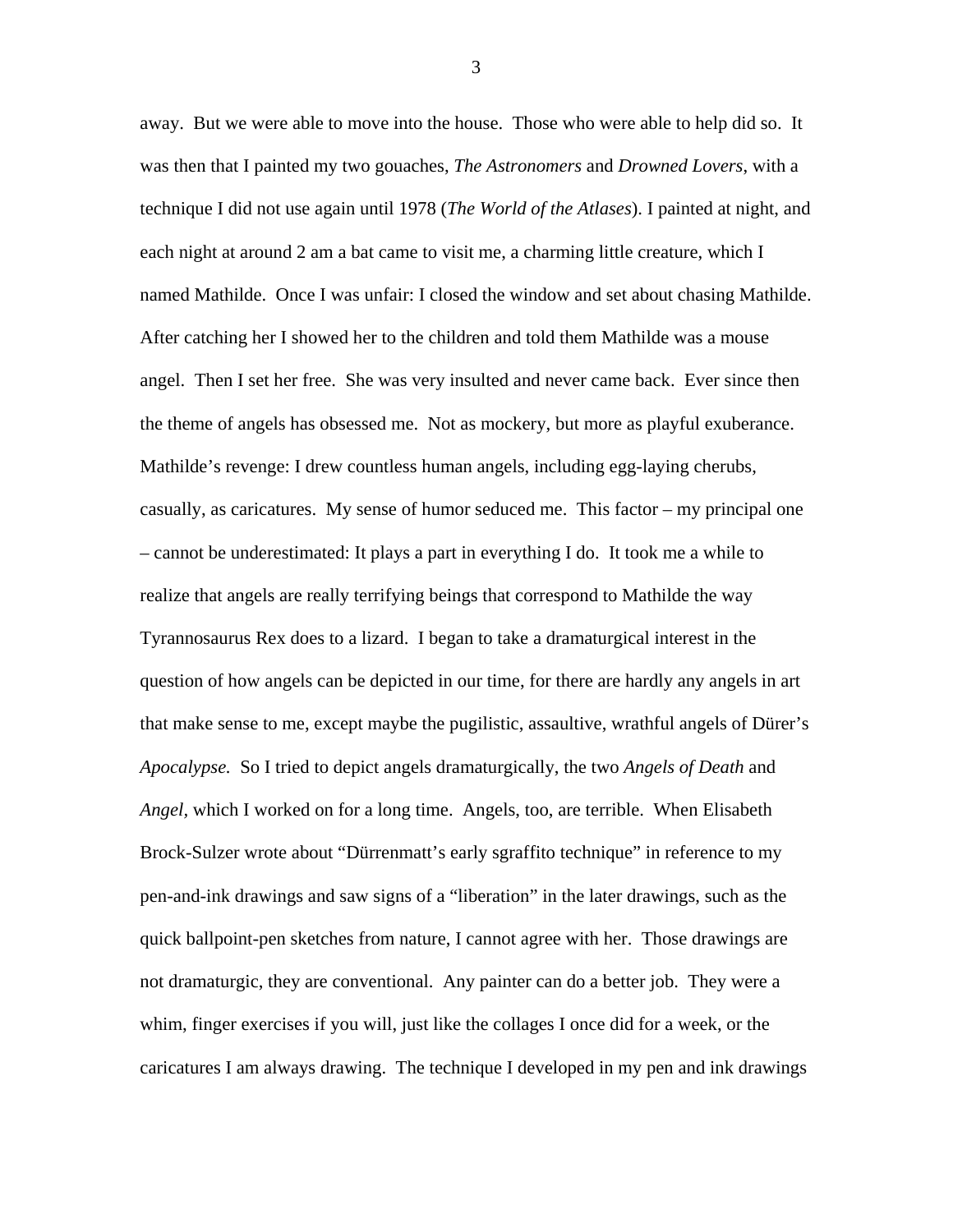represents a continuum in my work s a draughtsman: Here I have experience, here a development can be seen. Personally, I prefer to paint. But painting takes me away from work, while my pen and ink drawings evolve at my desk, as of course do the washes. And so the Minotaur series developed quickly – I often worked on it in the early morning, after a hard night of writing. The first *Self-portrait*, too, was painted at five in the morning. I portrayed myself staring into my shaving mirror. But a pen and ink drawing takes me approximately fourteen days. I return to many of them later and rework them. The *Pope* scenes, too, have a dramaturgic intention, not a blasphemous one: After all, it's a scandal for someone to claim he is Christ's representative on earth, infallible, etc. I remember a TV discussion about "The Deputy." Hochhuth was verbally abused by a priest who demanded to know if he wasn't ashamed of offending millions of believers to whom the Pope was holy. The priest should have been asked if he was not ashamed that the Pope's claim was offensive to those who do not believe in it. I do not believe in it. A Christianity that does not recognize itself as a *skandalon* has lost its raison d'être. The Pope is the very emblem of the theological and therefore of selfrighteousness, of the belief that one is in possession of the truth. One who possesses this belief will fight for it. That is why there are always many Popes – religious and political ones – and why the quarrels among them are endless. Again and again, it's truth against truth, until the last Pope goes riding on the mammoth of his power into the ice-age night of humanity, never to be seen again (*The Last Pope*). As for the drawings of the *Tower of Babel*: My dramaturgical aim was to depict the height of the tower. The Tower of Babel has been represented often in the past. I'm thinking of Breughel's pictures. But for me, the tower was always too small. It was never the Tower as such. On my drawings you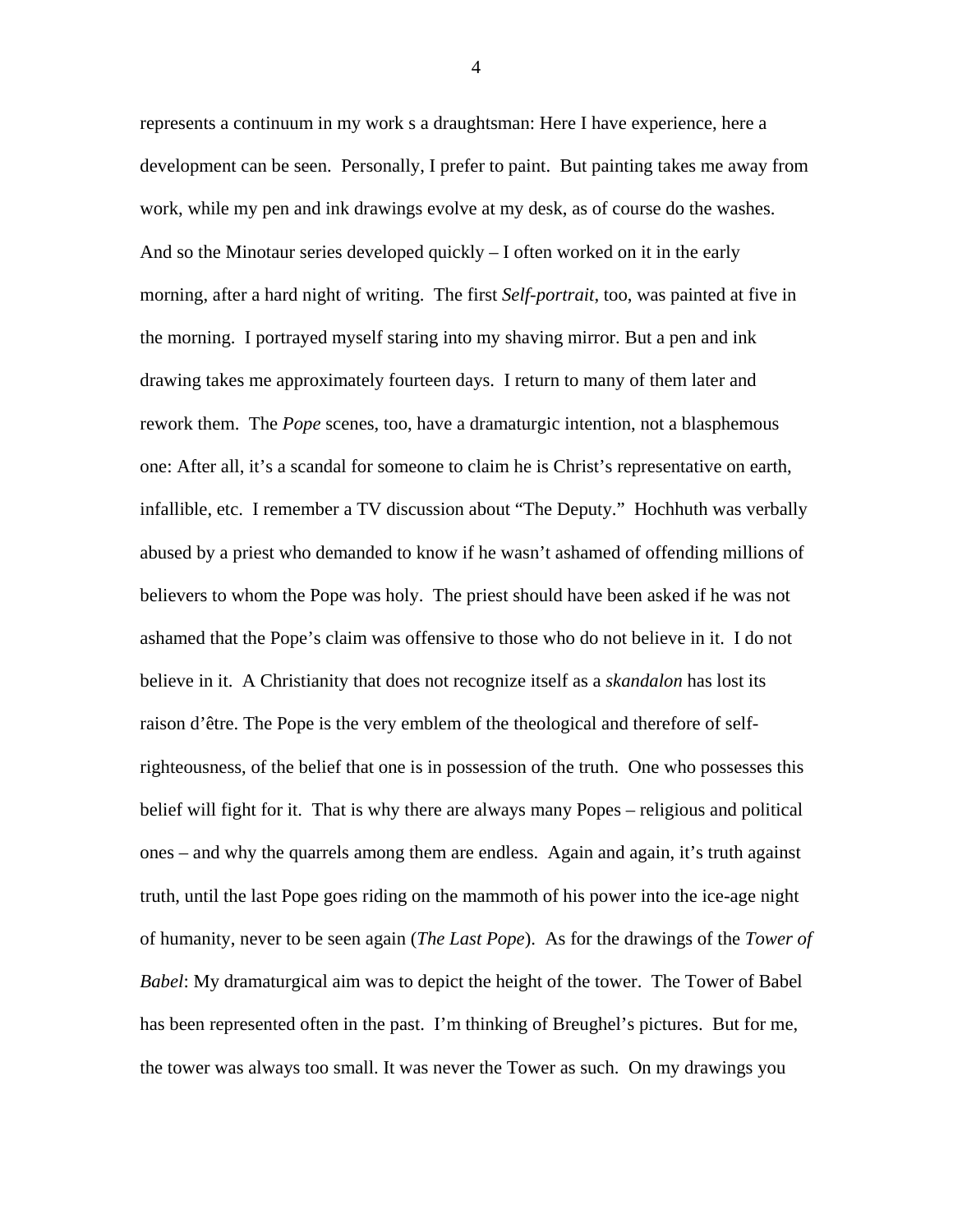can always see the curvature of the Earth. Proportionally, the tower in the first drawing, *Tower of Babel I*, is nearly six thousand miles high. The "cloud" reaching down to it is cosmic dust licking the Earth. In the background, the sun as it appears when we screen out the sphere of red hydrogen lines. I have been interested in astronomy since my childhood in the village, later physics entered into my thinking, and today I amuse myself mainly with one of its branches, cosmology. Here the modern age is picking up where the pre-Socratics left off. Thus all my pictures in the *Tower of Babel* series are about the senselessness of wanting to build a tower that would reach the sky, and hence about the senselessness of human endeavor altogether. The Tower of Babel is an emblem of humanity's hubris. The tower collapses, and with it the human world comes to ruin. What humanity will leave behind are its ruins. *Tower of Babel IV* and *V* show this collapse. It occurs simultaneously with the end of the inhabited Earth. The exploding star in *Tower of Babel IV* is a supernova. There remains a white dot, a neutron star, a star of infinite density. Galaxies at various stages of their evolution and dissolution become visible, and one senses the presence of enormous "black holes." They indicate the terminal states of stars, which in their turn (perhaps) could be the beginning of new worlds. The subject of the world's end is related to the subject of death: Each person who dies experiences the end of the world as they know it. The fact that in my drawings – as in my plays – the hangman plays a role is not surprising; it would be surprising if he were absent. In our time, man has assumed the role of the good old grim reaper. Man as hangman is no longer "Godfather Death;" on the other hand, I find myself sometimes persuaded by Schopenhauer's idea that the life of an individual can be compared with a wave on the sea. It passes away, but other waves rise. I cannot imagine that some day I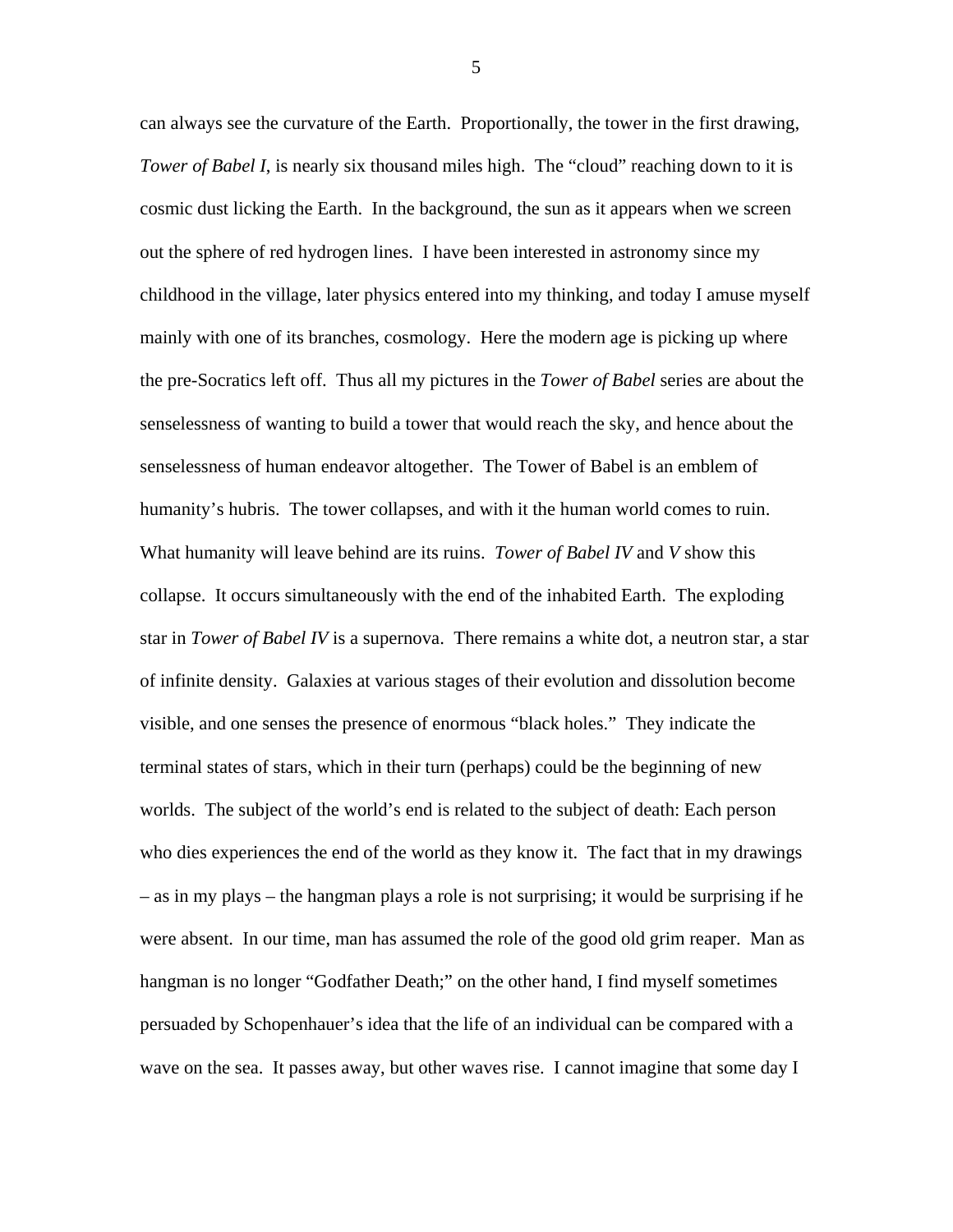will "no longer" exist. I can imagine that I am "always" someone. Always someone else. Always a new consciousness that I too will some day experience the end of the world. Thus the end of the world is a permanently topical subject. I treated it on the stage in "Portrait of a Planet." I conceived of the text as an exercise for actors, in order to be able to say as much as possible with a minimum of dramaturgical means. Before writing the play, I made a pictorial representation in mixed media (*Portrait of a Planet II*): The photograph of a man with one head in his left hand and another in his right had appeared in many magazines at the time of the Vietnam war. In the lower left is a burned-out space capsule in which two American astronauts lost their lives. The *World Butcher* is a figure from the first version of the play. So my dramaturgical thinking in writing, drawing, and paining is an experiment in finding ever more conclusive characters, pictorial finalities. Thus I came upon the theme of Atlas by way of the theme of Sisyphus. The first Sisyphus gouache came about in 1946, at the same time as *Pilate.*  I left University and professed that I intended to become a painter. It would have been audacious to say that I aimed at being a writer. I painted the two pictures as a kind of alibi to prove to my fellow students that I was serious about painting. At the same time I wrote the story titled "Pilate" and "The Image of Sisyphus." Regarding Sisyphus I just want to say that I was above all concerned with the question of what it is that forces Sisyphus to roll his boulder up the hill again and again. Perhaps it is his revenge against the gods: He is exposing their injustice. In the case of "Pilate," I was obsessed by the thought that from the first moment, Pilate knew that a god was standing before him, and that from the first moment he was convinced that this god had come to kill him. *Atlas* on the other hand, is a mythological character who, paradoxically, can only now be depicted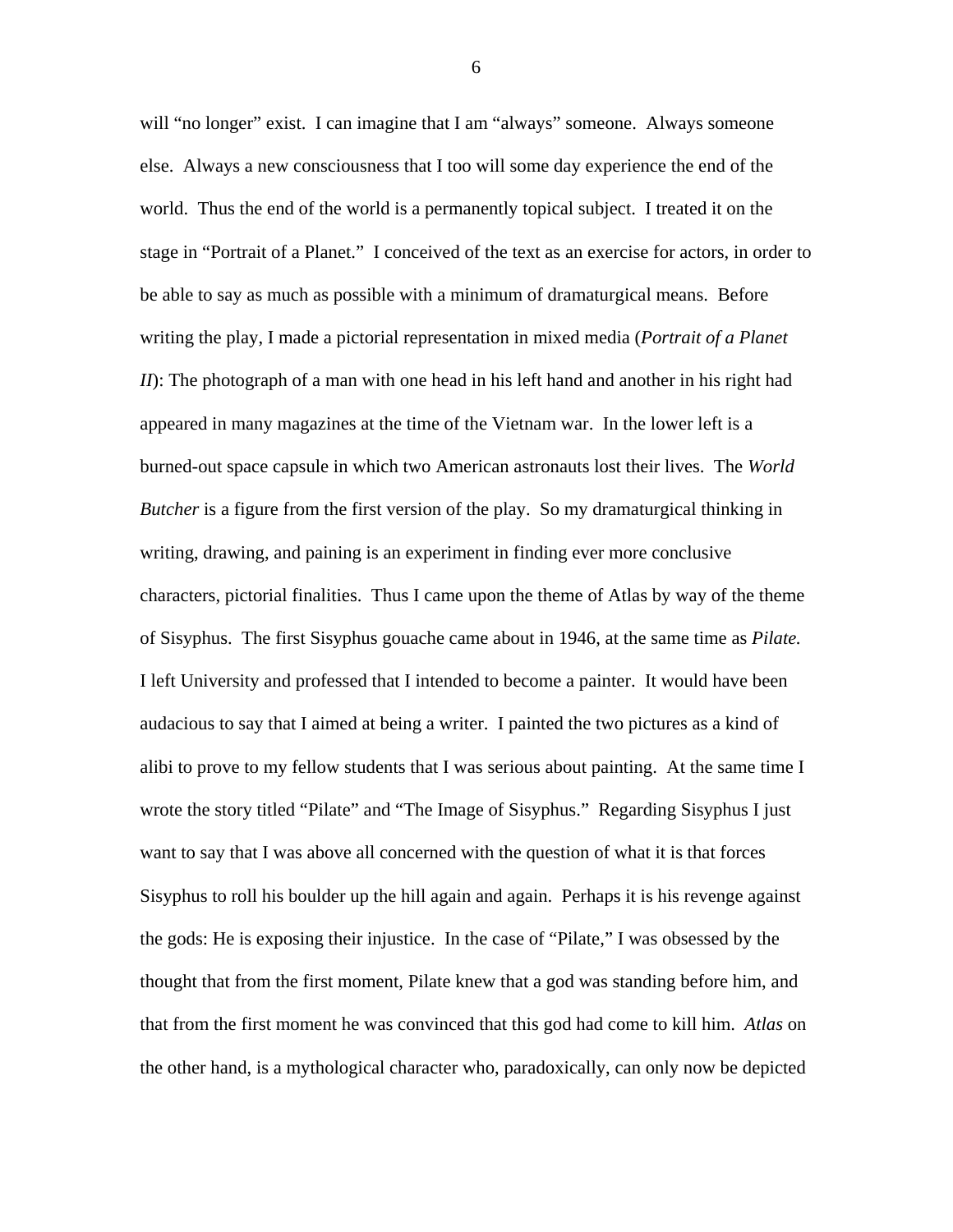again, for a man carrying the vault of the heavens on his shoulders seems to correspond with our worldview. If we conceive of the initial phase of the world as a huge compact sphere the size of Neptune's orbit (March) or as a black hole which then leads to the big bang; or if, as the final stage of a world in its imploding collapse due to excessive weight, the vision of an enormously heavy sphere again rises before us, that is a view of the world in which Atlas becomes once again mythologically possible, but at the same time he becomes an ultimate image of man carrying, and forced to carry, his world. The fact that my last play, *The Appointed Time*, was written at the same time that I drew some of my *Atlas* pictures is not an accident, for the play is about two people in Atlas's situation: The first one wants to carry the world, the second doesn't want to but is ultimately forced to continue carrying it. Admittedly, my first treatment of the Atlas theme goes back to 1958, *Atlas Failing*. The people are the most important element in this picture of a world coming to an end. They are bearing inscriptions: "Atlas must not fail," "Atlas must not be allowed to fail," "Atlas cannot fail." The one who wrote, "Atlas will fail" has been decapitated. The predictable catastrophe takes place. More sharply put: predictable catastrophes take place. The idea that everything will be avenged some day is expressed by the drawing with the peculiar title: *The glass coffins of the dead shall be the ramrods.*  Dramaturgically formulated: The worst turn of events takes place. The fact that I always depict the worst possible turn of events has nothing to do with pessimism, nor is it a fixed idea. The worst possible turn of events is what is dramaturgically possible; it represents on the stage precisely what makes "David" a statue in Michelangelo's sculpture, and what makes my pictures dramaturgical pictures. For example *The Catastrophe.* The picture is about more than a train wreck with a subsequent chain reaction: Above, the sun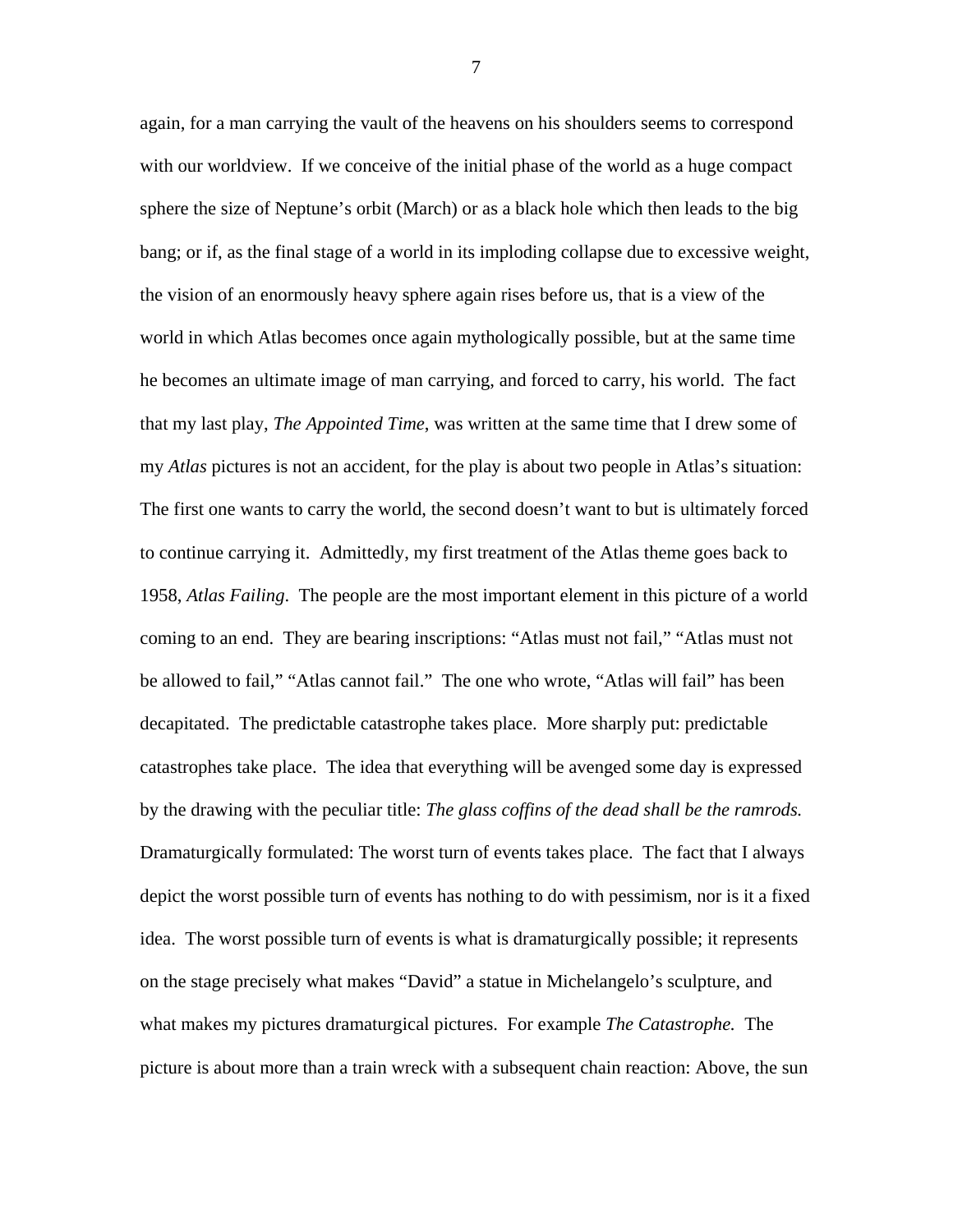simultaneously collides with another celestial body. Six minutes later the Earth will no longer exist. Here too: the worst possible turn of events, the attempt to depict not just one but *the* catastrophe. The *Ding an sich* cannot be depicted, but images in themselves can. The last treatment of the Atlas motif, *The World of the Atlases*, is one of my favorite pictures. It came from a whim. I attached two 100 X 71 centimeter sheets, my favorite size for gouaches, side by side to a wall in my studio. I wanted to make a hasty sketch. This was in 1965. I have been working on this picture ever since. I should have known. I have never made another sketch for my pictures. It is here reproduced in the state it was in as of June 1975. It's a picture of Atlases playing with globes. The heavier a world, the smaller is its final state. The Atlases in the foreground are gasping beneath their globes. I should mention as well that the effect of a night landing in the airport in New York plays a part, for that was when I first realized how hellishly hot it must be to live on an overpopulated Earth. Now to my portraits: They were made quickly, except for the two first ones. I am glad that with *Walter Mehring* I have succeeded in painting a portrait, something I have not yet been able to do in writing. In many of his late works, this powerfully eloquent poet has survived not only himself but also us. Otto Rügenbach (*Portrait of a Psychiatrist*) is captured in conversation with my wife. He is one of our few friends in Neuenburg and owns some of the most beautiful Auberjonois. The most spontaneous of my pictures is the *Portrait of my Wife* – it was done in no more than ten minutes, in Ste.-Maxime by the Côte d'Azur. We were particularly happy then. We believed we had found a house down there that was just what we wanted, and which fortunately we were unable to buy later on. In her exuberance, my wife didn't notice I was making a portrait of her. It was in Ste.-Maxime, too, that I made the pen and ink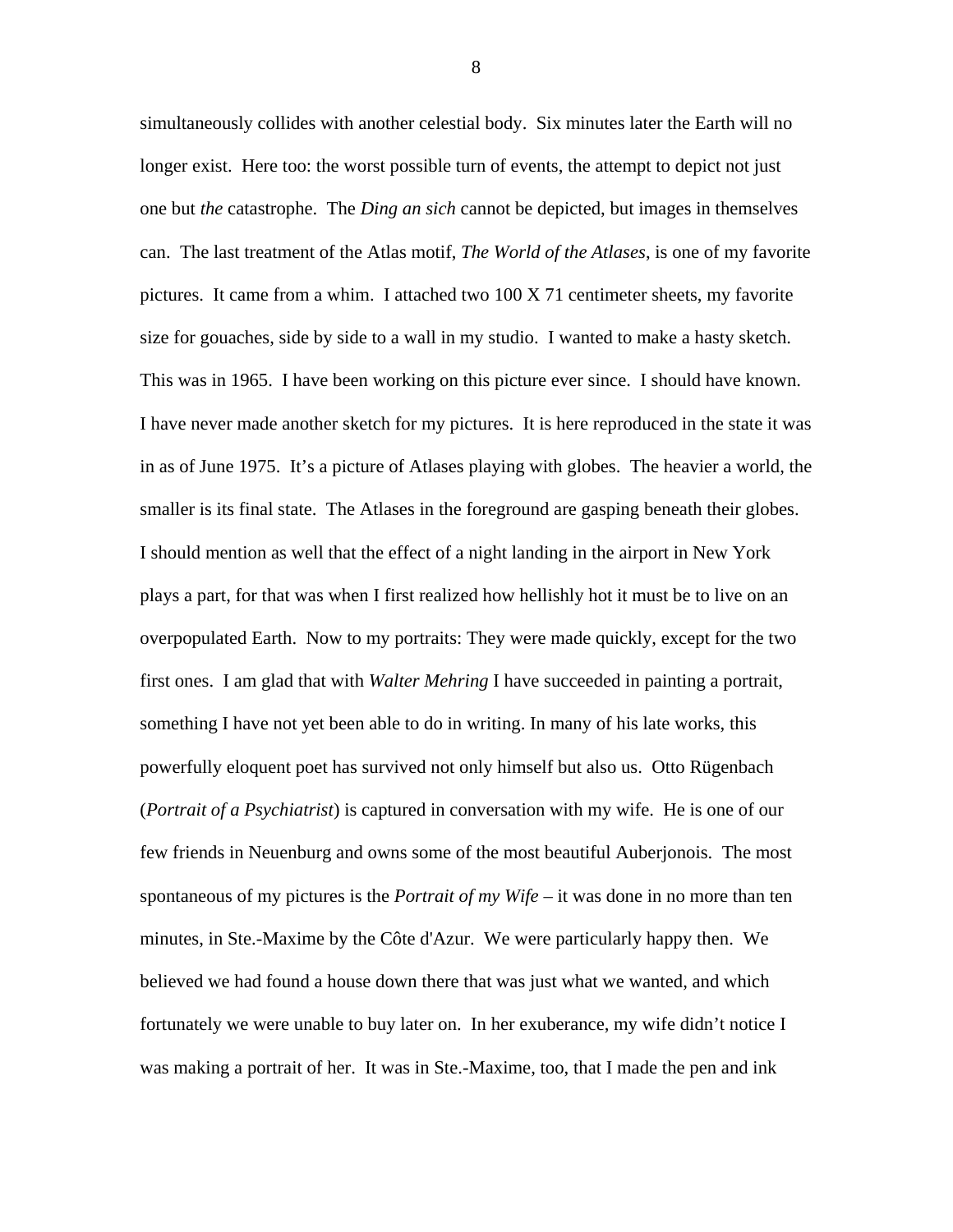drawing with self-portrait, *St. Tropez 1958.* The thought that at that time people were being killed and tortured on the other side of the Mediterranean depressed me. Unfortunately the drawing has lost none of its topicality. I painted the actor *Leonard Steckel* from memory in 1965. The portrait of *Varlin* was drawn on October 22, 1977. It was the last day I spent with Varlin. We talked about painting. Varlin told me he considered Matisse the greatest painter of our time. He said; "Here's the sad thing about painting: You stand in front of a clean canvas, take a brush, and already you've messed up the canvas." Then he drew me, several times, crossed it all out again. He let one of the drawings stand and gave it to me. Then he said he wanted to sleep and that I should draw him. When he woke up, he wanted to see the drawing. He asked me if he really looked like that. I didn't say anything, and Varlin said, in that case it won't go on for very long. He died on October 30. The *Portrait of a Hotelier* represents my friend Hans Liechti, innkeeper and art collector from Zäziwil, a forty-five minute walk from the village where I was born. Like me, he ended up in Neuenburg. After writing, I often sit with him at his place until late at night, tell him what I'm writing, make sketches for possible drawings. I don't know whether I would still write or draw without him. His enthusiasm for painting has a productive effect. I painted his portrait on a Sunday afternoon. He had cooked, his pub had been full at noon, some relatives had come as well, and in the evening there was going to be a banquet in the upper dining room. He came to my studio in his work garment to take a rest. After a little less than an hour he left me to get back behind his stove, and I finished painting the picture. At ten in the evening I called him and asked him to come over. He came, still wearing his work garment, and was pleased with what I had done. My last pen and ink drawings are also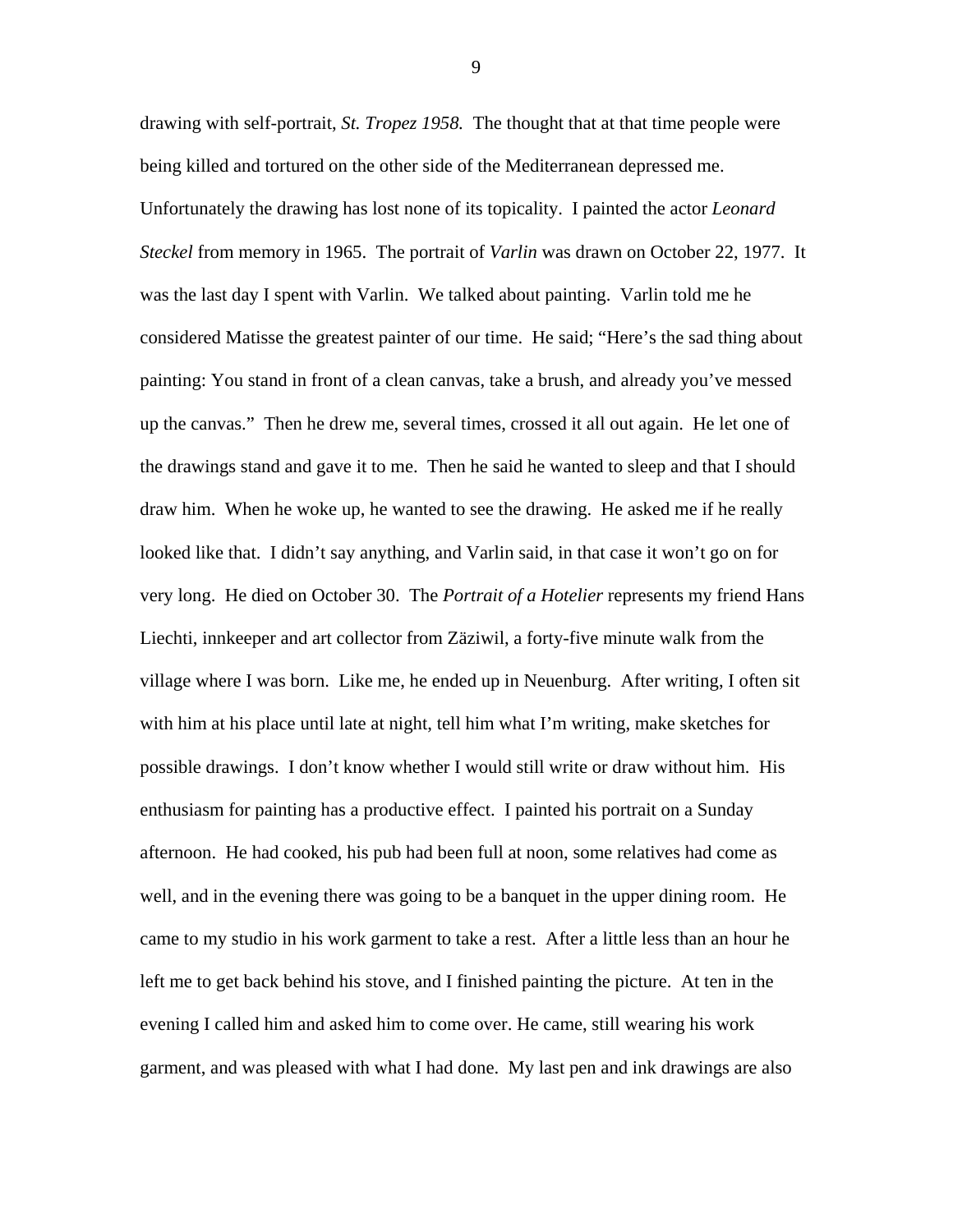portraits. The *Wrathful God* – is there anyone who doesn't understand his wrath? (I finished the pen and ink drawing at Liechti's with a kitchen knife.) *Mazdak* was the founder of a communist sect. Around 530 B.C., 3,000 of his followers were impaled head-down into the earth by the Persian high king – who thereby planted their idea into the ground. You can kill a person, but the idea lives on. The child born of the leprous and mad *Ophelia* will be neither leprous nor mad. Vultures castrate the Cossack *Mazeppa*, bound to his horse. He lives on in poems. *Chronos castrating Uranus*: Only in this way was it possible for time to begin its rule: the mythological depiction of the big bang. In *Labyrinths* I chose a motif that fascinates me as a writer as well. I first dealt with it in the novella "The Town," and I am now exploring it in a longer narrative, "The Winter War in Tibet." The *Minotaur* is another variant on the theme of the labyrinth. He is a monster, and as such, an emblem of the individual in his isolation. The individual is confronted with a world he cannot comprehend. The labyrinth is the world as seen by the Minotaur. That is why the *Minotaur* pictures show the Minotaur divorced from any experience of an Other, of a "You." All he knows is raping and killing. He does not die at the hands of Theseus, he perishes as a helpless brute. Theseus is not able to track him down. The murder of the Minotaur is a legend. The figure of the Minotaur gave rise, by association, to *The World Bull,* in a somewhat different technique, because the paper I was using demanded it. The *World Bull* is an emblem of the monster we call "world history" running amuck. The picture titled *The Two Beasts* represents a paraphrase of Manichaeanism, which has returned in our days as the belief that world history is a struggle between two principles, a good one and an evil one. The two dinosaurs that have locked jaws in the background are equally obstinate. Of course there are also pictures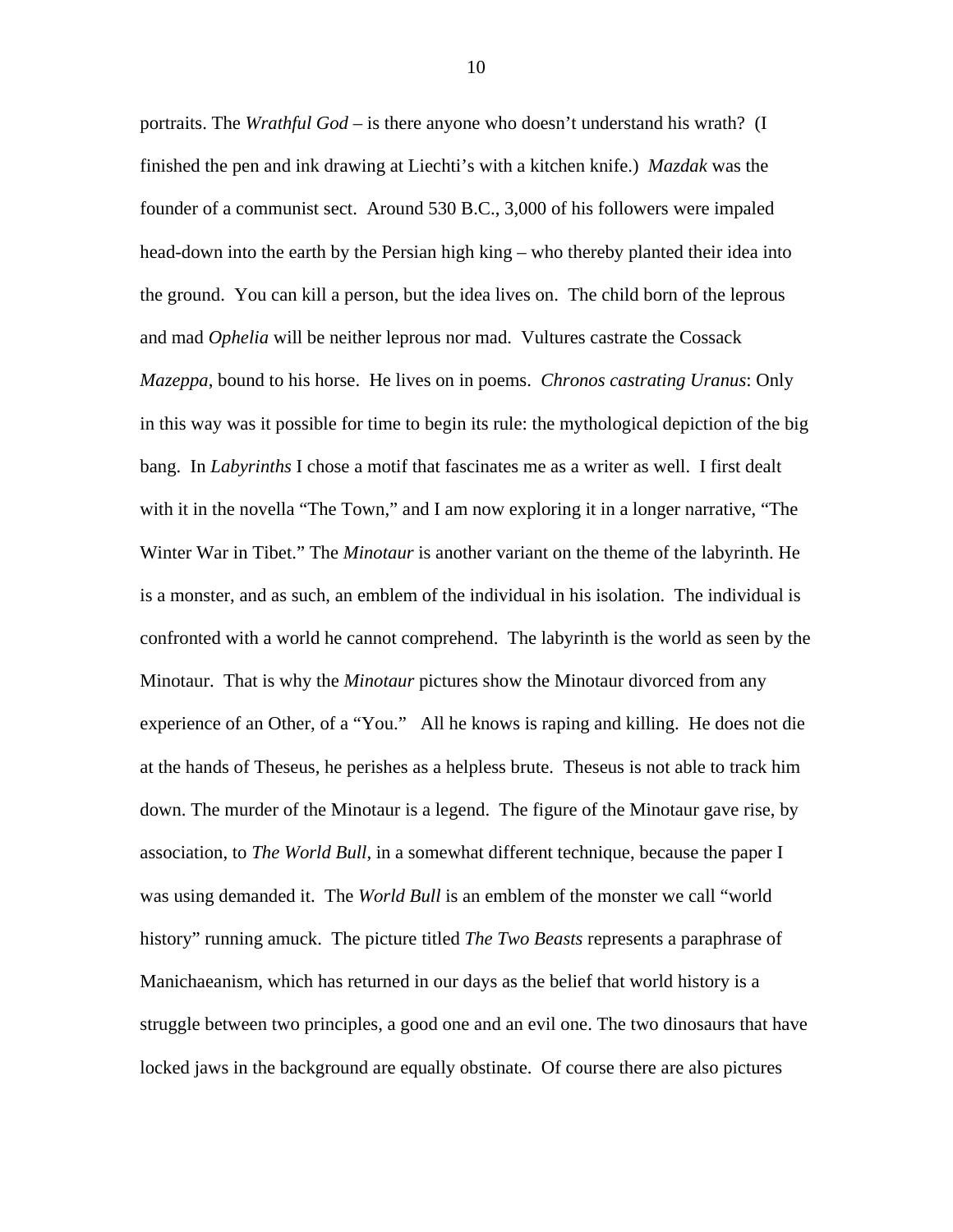that are not dramaturgical, for example *Flight I* and *Flight II*, which are associations with literary motifs I treated in stories like "The Tunnel" or "The Trap." *Two Old Men Fighting* shows how hatred can continue raging after it has lost its motive. I never learned how to draw or paint. I still don't know how to paint in oils. The only person I ever asked, "How do you paint in oils?" was Anna Keel. And she said, "Use gasoline." All my oil paintings were done in 1966. The fact that my *Bank* paintings were also done with oil and gasoline does not constitute a critique of the Swiss banking system. On the contrary, I should hope that the dignified end I accorded to our banking system in *Last General Assembly of the Confederate Swiss Banking Association* would raise my credit in the Swiss banks, especially now that I need it more than ever, given the fact -- as I have just read in "Der Brückenbauer" -- I no longer exist for the literary critics. But since then I have returned to painting in watercolors. My *Bank* pictures in particular show quite clearly that my paintings and drawings aren't always the product of dramaturgical considerations; my bank pictures are an echo of my comedy "Frank V," an opera about a private bank. A play whose stage version never really succeeded. A revision lies in my desk drawer. But *The Tower of Babel* or *Narses in Captivity* and *Byzantine Saints* with their Byzantine motifs go back to a destroyed work or a fragment. Drawing as substitute action. But of course there are other connections between my literary production and my drawing. All creativity, in whatever medium whatsoever, presupposes a background consisting of impressions, images, and thinking. This background is no longer commonly shared, unless one happens to be a leftist, a Catholic, or both. A contemporary writer, but also a contemporary painter, will as a rule unconsciously look for an ideology, some generality. I have always refused to allow myself to be summed up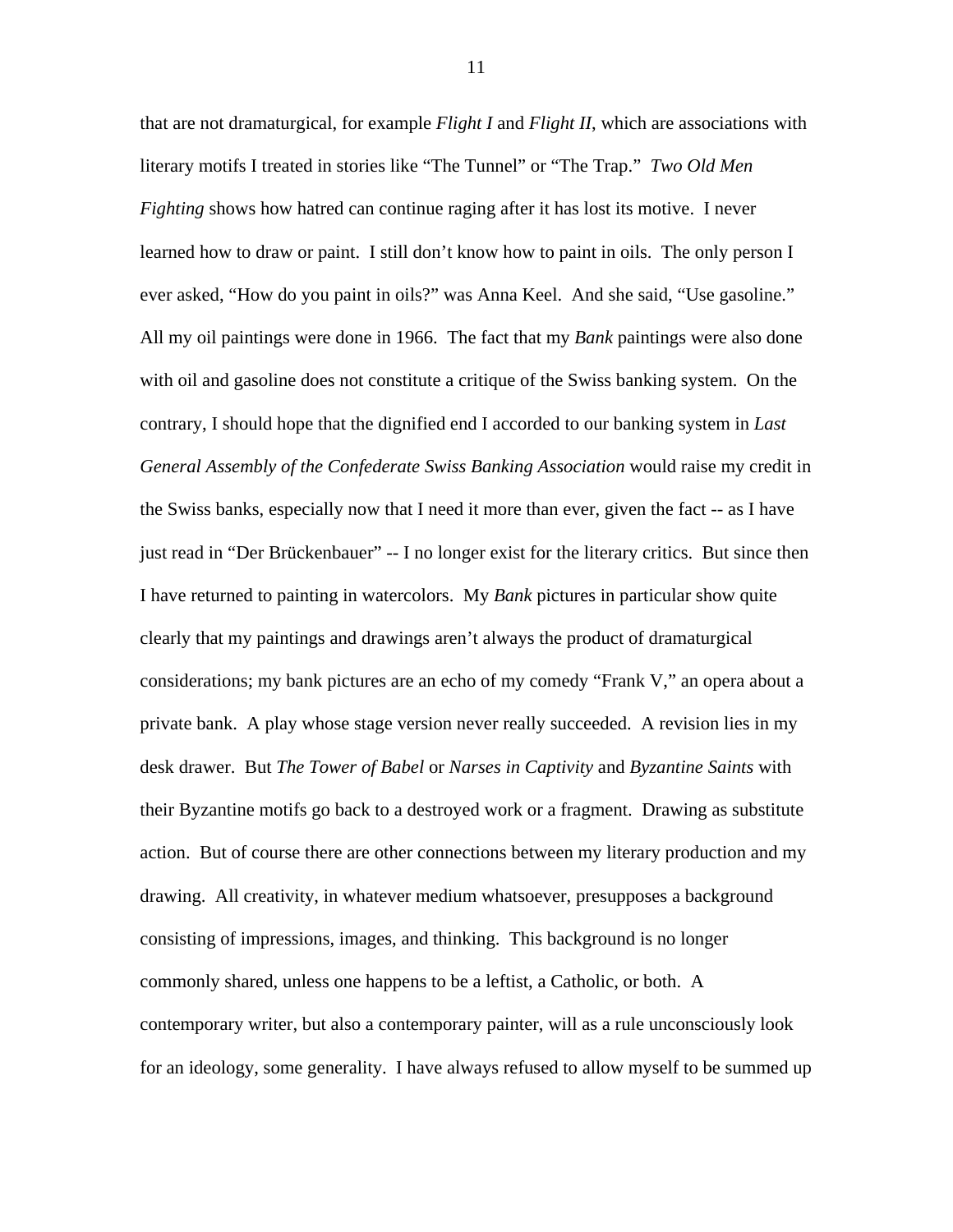under a general category. Consequently I am not understandable to most people. The premises of my literary work, but also of my pictures, are based in my thinking, which is essentially epistemological, and also in my sense of humor, which is essentially subjective; these sources are not immediately accessible. That is why people prefer not to take me seriously, otherwise they would have to think along with me. I am a maverick by choice. I'm not part of the avant-garde. To be in the avant-garde today is to follow a herd. That's why the associations that constitute my images are the results of my personal adventure in thinking and not of a general method of thinking. I don't paint surrealist pictures – Surrealism is an ideology – I paint pictures that I can understand. I paint for myself. That is why I am not a painter. I grapple with the time I live in, and you can't come to grips with our time by the word alone. Conceptual thinking, the methods of mathematics, the necessary abstractness of scientific thought, cannot be abstractly represented in the visual arts. There is nothing more abstract than a formula. It is the ultimate abstraction.  $E=mc^2$ , for instance. Mathematics has a capacity for abstraction that is no longer picturable, which necessarily punctures all attempts at visualization. It is impossible not to depict the theory of relativity abstractly, unless one takes recourse to sensuous metaphors. But sensuous metaphors are not geometric or stereometric shapes, but myths: our myths. Atlas made possible. Perhaps my first drawings were influenced by Bosch, the grotesque images of the beginning (*Apocalyptic Riders, The World as Theater*), before I became a writer. But I don't seek the symbolism that Bosch found. What I seek, both in writing and in drawing, are the images and similes that are still possible in the age of science, an age that achieved what philosophy failed to achieve: an abstract description of reality. If we need four or n dimensions, we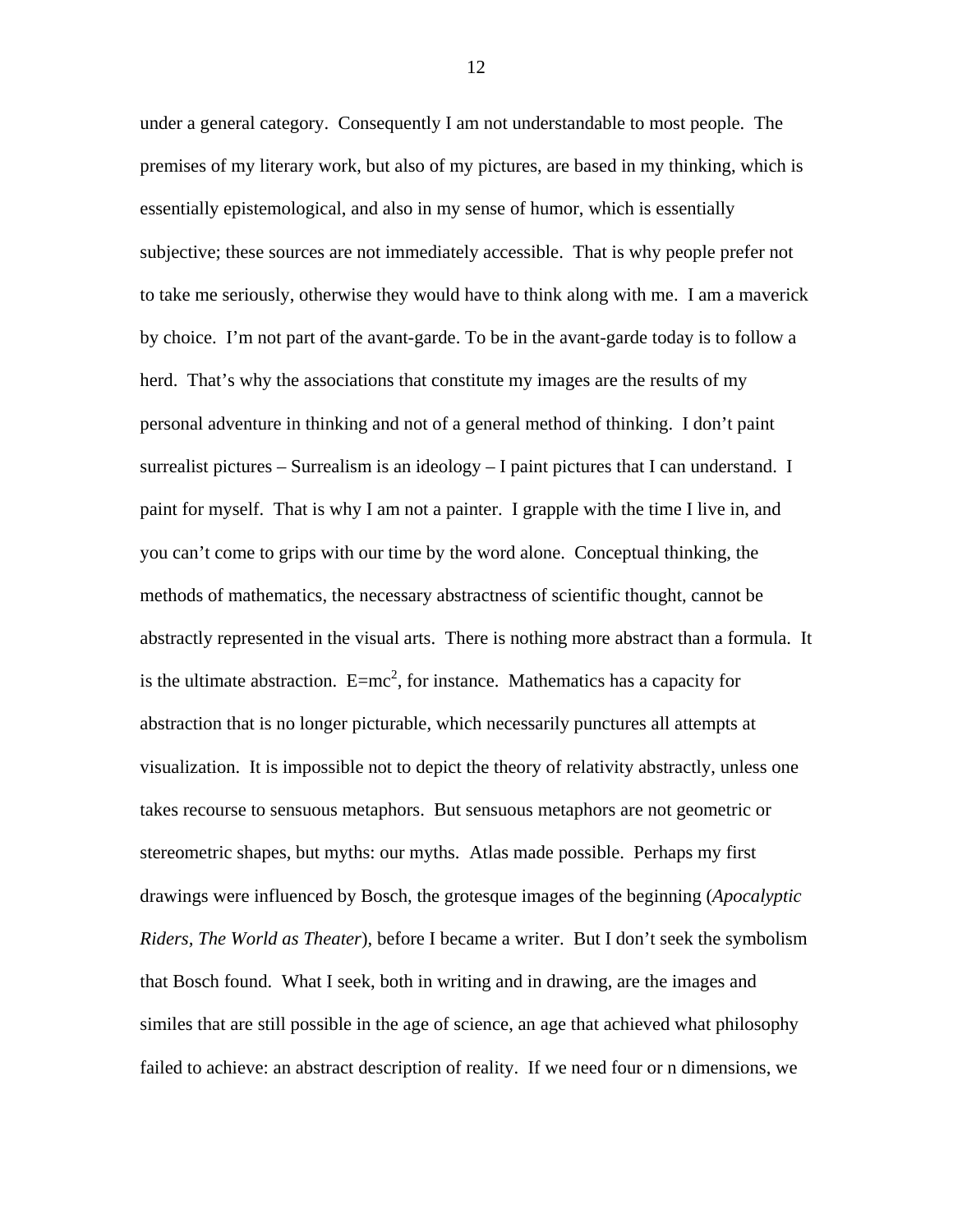need them because the facts of reality cannot be described in any other way. We don't have a way of simplifying these highly complicated interrelationships and givens. Nuclear physics can't be depicted in a popular form. Nuclear physics can only be paraphrased in a popular form. The only way to comprehend it is by thinking it. A retreat into simplicity is not possible. That which is, by its nature, abstract can at best be depicted through metaphors. That is why abstract art – where it adds up – is at best poetic. The beauty of lines. It is pure form and therefore pure esthetics. Never has painting been more esthetic than it is now. The meaning it claims for itself is merely purported, not integrated. To represent it as an "intellectual statement" is nonsense. Once again: I am not a painter. Technically, I paint like a child, but I don't think like a child. I paint for the same reason that I write: because I think. Painting as the art of making "beautiful pictures" doesn't interest me, just as the art of making "beautiful theater" doesn't interest me. I couldn't be a painter as my primary profession, for the simple reason that most of the time I wouldn't know what to paint. As a draughtsman I am a dilettante. When I was a student in Bern, I lived in a room whose walls I had covered with paintings. Above the bed there was a bizarre crucifixion, next to it scenes from my first play, which was never published. There still exists a drawing related to that play, one of my earliest ones. Thus my paintings and drawings are complementary to my writing: What I can't say in words goes into pictures. That is why I have produced very little "illustrative" work. In writing, too, I don't start out with a problem, but with images, for the primary source is always the image, the situation – the world. For the rest, I am still amazed that Daniel Keel was crazy enough to publish this book, and still embarrassed that Manuel Gasser, to whom painting owes such a debt, actually wrote a